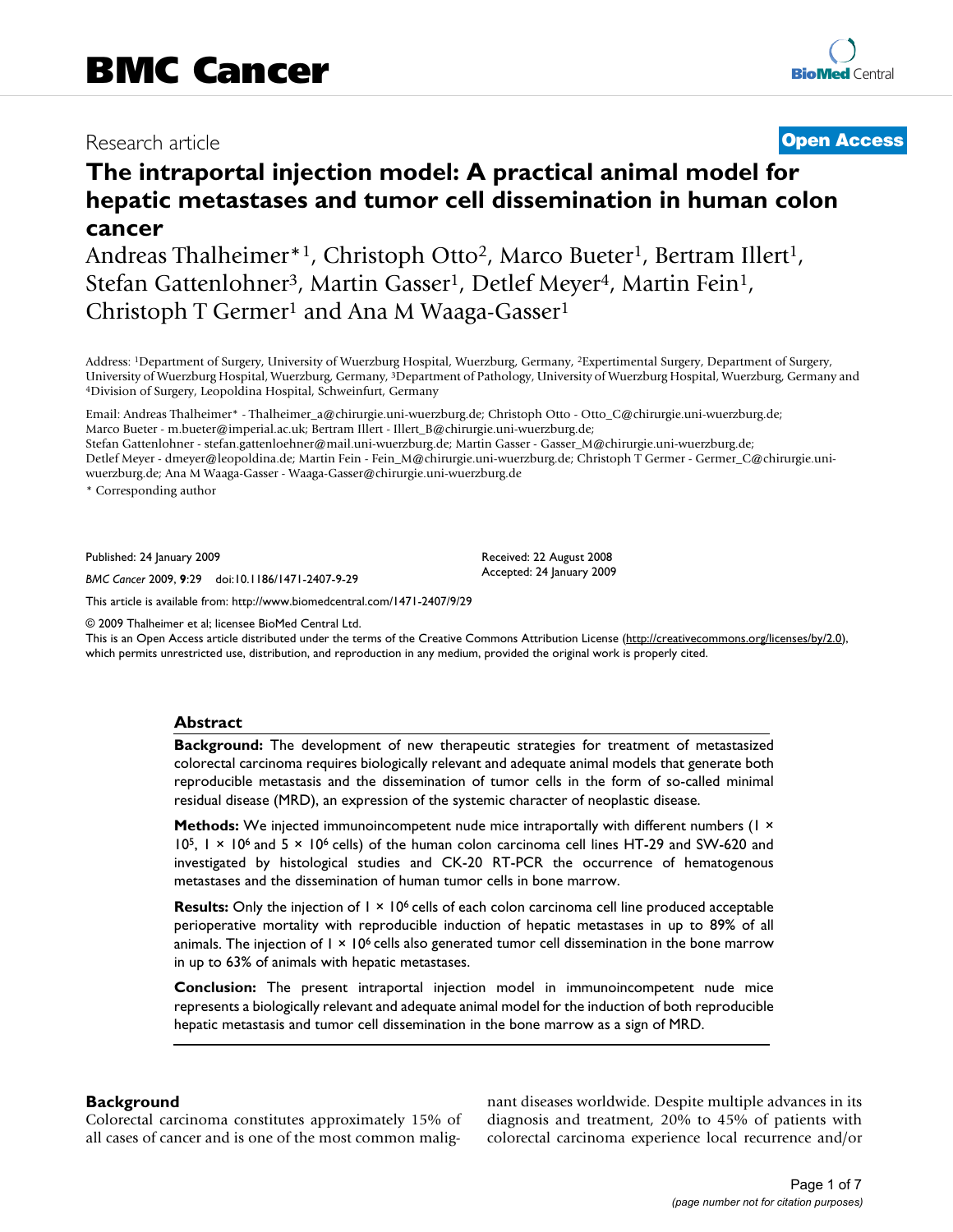metastases with a consequent dramatic decline in prognosis. In the industrialized West, therefore, colorectal carcinoma is the second most common cause of death from cancer [1].

Metastases of colorectal carcinomas are initially localized in the liver in 40% to 80% of patients. The principal curative treatment option is surgical resection, although only one fourth of patients with liver metastases are operable [2]. Following initial radical curative surgery, metastases are attributed to the dissemination of tumor cells in the form of minimal residual disease (MRD), whose prognostic relevance continues to be discussed [3,4]. The classical view is that metastatic spread is a late process in malignant progression, but recent work suggested that dissemination of primary cancer cells to distant sites like the bone marrow might be an early event [5].

In recent years marked improvements have been made in the medicinal treatment of patients with colorectal carcinomas. New cytostatic agents and antibodies targeted against EGFR and VEGF have increased median survival in patients with advanced colorectal carcinomas to more than 2 years, almost doubling the survival time of the 5- FU era [6,7]. Reliable data are not available on the sequential application of available substances, an approach which could further increase survival.

Alternative chemotherapeutic and immunological treatment strategies are needed to further improve survival of patients with metastasized colorectal carcinoma. Biologically accurate animal models can play an important role in the development of such approaches and allow continued monitoring of their efficacy. For this purpose reproducible growth rates are needed with reliable formation of liver metastases and simultaneous induction and verification of MRD. Animal studies based on surgical orthotopic implantation are well capable of inducing liver metastases, but they are limited by highly variable growth kinetics and the need to prepare the tumor material in a subcutaneous (s.c.) tumor animal model [8,9]. For this reason numerous animal models involve injection of colon carcinoma tumor cells directly into the liver parenchyma, the spleen, or portal vein to induce tumor growth in the form of hepatic metastases of colorectal carcinoma [10-12]. It remains largely unclear, however, whether these animal models can induce the dissemination of tumor cells in the early stage of cancer progression, causing recurrence.

The aim of the present study was to use the intraportal injection of colorectal carcinoma cell lines in immunoincompetent mice to establish reproducible systemic metastases and dissemination of human carcinoma cells.

## **Methods**

#### *Animals*

Six to 10-week-old female Balb/c nu/nu mice (Charles River GmbH, Sulzfeld, Germany) weighing 16–18 g at the time of surgery were used. The animals were kept in wire cages in laminar air flow cabinets at a temperature of 20– 22°C, a humidity of 30–50%, and a 12-h/12-h light/dark cycle. Autoclaved chow pellets (Altromin GmbH, Lage, Germany) and autoclaved tap water were provided ad libitum. The animal colonies were maintained in a specific pathogen-free environment with regular screenings for the presence of murine pathogens (such as Mycoplasma pulmonis, Streptococcus pneumoniae, and Helicobacter spp.). Housing and all procedures involving animals were performed according to protocols approved by the University's animal care committee and in compliance with the guidelines on animal welfare of the National Committee for Animal Experiments.

### *Cell lines*

The human colon cancer cell lines HT-29 and SW-620 were propagated and cultured according to the distributor's protocol using McCoy's 5A medium modified and supplemented with 10% heat-inactivated FBS, streptomycin/penicillin (100 units/ml). Cells were cultured in a 5%  $CO<sub>2</sub>$  incubator at 37 $^{\circ}$ C, and the medium was changed every 3 days. Cultures were routinely tested for mycoplasma contamination to ensure that only negative cells were used.

#### *Surgical procedure*

For intraportal injection of HT-29 and SW-620 cells the anesthetized animals were placed in a supine position. After disinfection of the skin in the area of surgery a median laparotomy was performed followed by mobilization of the duodenum to liberate the portal vein. Different numbers of tumor cells of both cell lines ( $1 \times 10^5$ ,  $1 \times 10^6$ ) and  $5 \times 10^6$  cells) in 200 μl PBS solution were injected into the portal vein of 10 mice per group using a 32 G needle. After removal of the needle bleeding was stopped by gently pressing the puncture site with a commercially available cotton swab combined with a small piece of a styptic cellulose fleece. The injection procedure was considered successful if there was no post-injection bleeding from the puncture site or recoil of tumor cells within the injection canal or tumor cell spread into the abdominal cavity. After tumor cell injection the intestine was repositioned and the abdominal wall closed in a two-layer technique with non-absorbable sutures. Mice were sacrificed at 30 days post-injection or earlier if tumor related cachexy or hepatic failure with tumor related ascites occurred. Liver and lung tissue of all animals was collected and subjected to histological examination after sacrificing the animals by cervical dislocation. All surgical procedures were performed in accordance with institutional guidelines.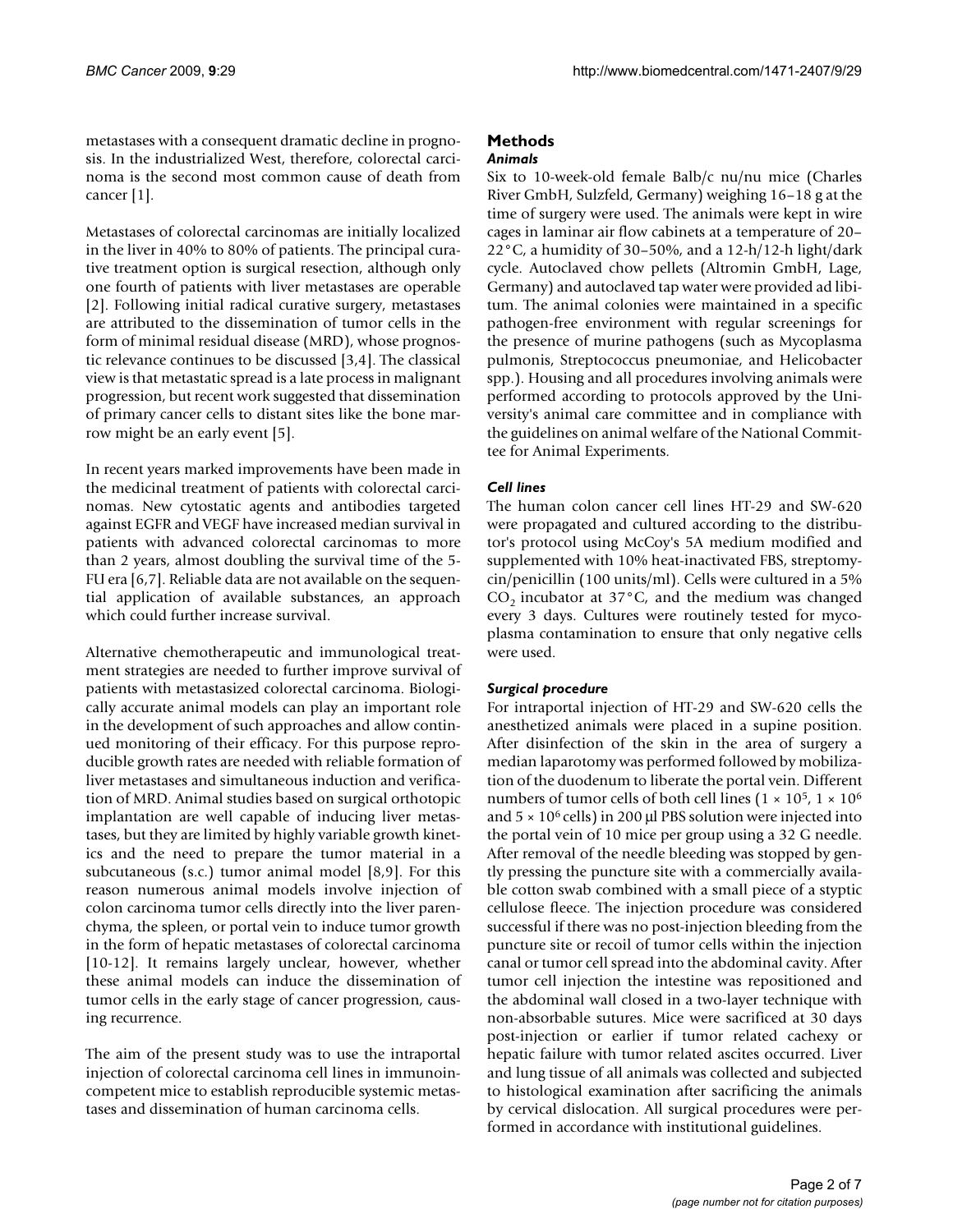#### *Histology*

Liver and the lung tissue of all animals were examined histological using standard hematoxylin and eosin staining. The histological material was assessed by a consultant pathologist.

#### *Isolation of mononuclear cells*

To obtain tumor cells from bone marrow, both femoral bones of all animals were removed prior to dissection. The bone marrow was washed out with phosphate-buffered saline under sterile conditions. Mononuclear cell (MNC) fractions of the bone marrow were isolated by Ficoll (Pharmacia, Freiburg, Germany) density-gradient centrifugation at 400 *g* for 30 min. As a control, MNC of animals after intraportal injection of 0.9% saline were isolated in the same way  $(n = 5)$ .

#### *Isolation of total RNA and cDNA synthesis*

In all animals with hepatic metastases and in all control mice total RNA was extracted from 1 × 106 MNC with 1 ml Trizol reagent (Life Technologies GmbH, Karlsruhe, Germany) and cDNA synthesis was performed according to the manufacturer's recommendations (Applied Biosystems GmbH, Weiterstadt, Germany).

#### *CK-20 RT-PCR*

The primers for human CK-20 are described by Weitz et al. [13]. They developed a nested PCR protocol with outer (first PCR) and nested (second PCR) primers. For the first PCR, 5 ul of the cDNA synthesis mix were used at a final volume of 50 μl 1× PCR buffer II containing 1.5 mM MgCl<sub>2</sub>, 5  $\mu$ M (each) of sense and antisense outer primer, and 2.5 units of AmpliTaq DNA polymerase. The thermal cycling condition comprised an initial denaturing step at 95°C for 10 min and 35 cycles at 95°C for 30 sec, 60°C for 30 sec (annealing step), and 72°C for 30 sec (extension step) for 35 cycles, with a final extension step of 10 min. The second CK-20 PCR was performed in a manner similar to the first PCR. Five micro liters of the first PCR reaction were set up with nested primers at a final volume of 50 μl. Thirty-five cycles of amplification were performed at 30 sec intervals at temperatures of 95°C, 72°C, and 72°C. Glyseraldehyde-3-phosphate dehydrogenase (GAPDH) served as a control. The CK-20 primer pairs do not amplify murine CK-20 [14]. PCR products were analyzed by electrophoresis on 2% agarose gel.

#### **Results**

#### *Procedure-related mortality*

Severe portal vein bleeding following intraportal injection of tumor cells led to the death of one animal each after injection of  $1 \times 10^5$  and  $1 \times 10^6$  cells. Injection of  $5 \times 10^6$ cells of the cell lines HT-29 and SW-620 was followed immediately by the death of one animal each, also due to massive portal vein bleeding. Noteworthy were the deaths

within 24 hours of 2 animals after injection of  $5 \times 10^6$  HT-29 cells and of 3 animals after injection of 5 × 106 SW-620 cells following an initially unproblematic procedure. At autopsy the cause of death was found to be large areas of infarction in the liver parenchyma that apparently led to acute liver failure. The overall injection-related mortality from the injection of  $5 \times 10^6$  cells of both cell lines was 35%.

#### *Survival and tumor take rate*

All animals surviving the injection of  $1 \times 10^5$  cells of HT-29 and SW-620 free of complications also survived the 30 day study period and were sacrificed on the prearranged date. Of the animals receiving  $1 \times 10^6$  cells, one died on the third day following injection of SW-620 cells. At autopsy no macroscopic bleeding or liver infarction were found, so the cause of death in this animal remains unexplained. All other animals in this injection group survived the 30-day study period unimpaired and were sacrificed on schedule.

The situation of the animals injected with  $5 \times 10^6$  cells was entirely different. As mentioned above, 7 of 20 animals died during injection of the cell lines HT-29 or SW-620 or within 24 hours thereof. One other animal died of unknown causes on the fourth day post injection. On the 10th day following injection of  $5 \times 10^6$  HT-29 cells, one animal had to be sacrificed due to severe tumor cachexy and swollen abdomen. Between the 10th and 20th days, 10 further animals exhibited such advanced tumor disease that they too had to be sacrificed. The sole surviving animal receiving  $5 \times 10^6$  cells had to be sacrificed on the 25th day post injection, leaving not a single animal in this series to reach the scheduled endpoint of 30 days.

In animals injected with  $1 \times 10^5$  cells, liver metastases occurred in 6 of 10 animals (60%) receiving HT-29 cells, in 5 of 9 (56%) receiving SW-620 cells. After injection of  $1 \times 10^6$  cells, 8 of 9 animals (89%) in the HT-29 group and 7 of 9 animals (78%) in the SW-620 group had metastases in the liver parenchyma (Table). In both groups an average of 8 to 10, a few-mm-in-diameter, non-confluent liver metastases were detected in otherwise intact murine liver parenchyma. None of the animals were found to have pulmonary metastases.

After injection of  $5 \times 10^6$  cells of the HT-29 and SW-620 cell lines, all animals exhibited pronounced hepatic metastases with almost complete destruction of the liver parenchyma (Fig. 1). In the majority of animals, severe tumor disease with cachexy and swollen abdomen was seen between the 10th and 20th day after injection, none of these animals, as mentioned above, survived to term. In five animals each histologically confirmed pulmonary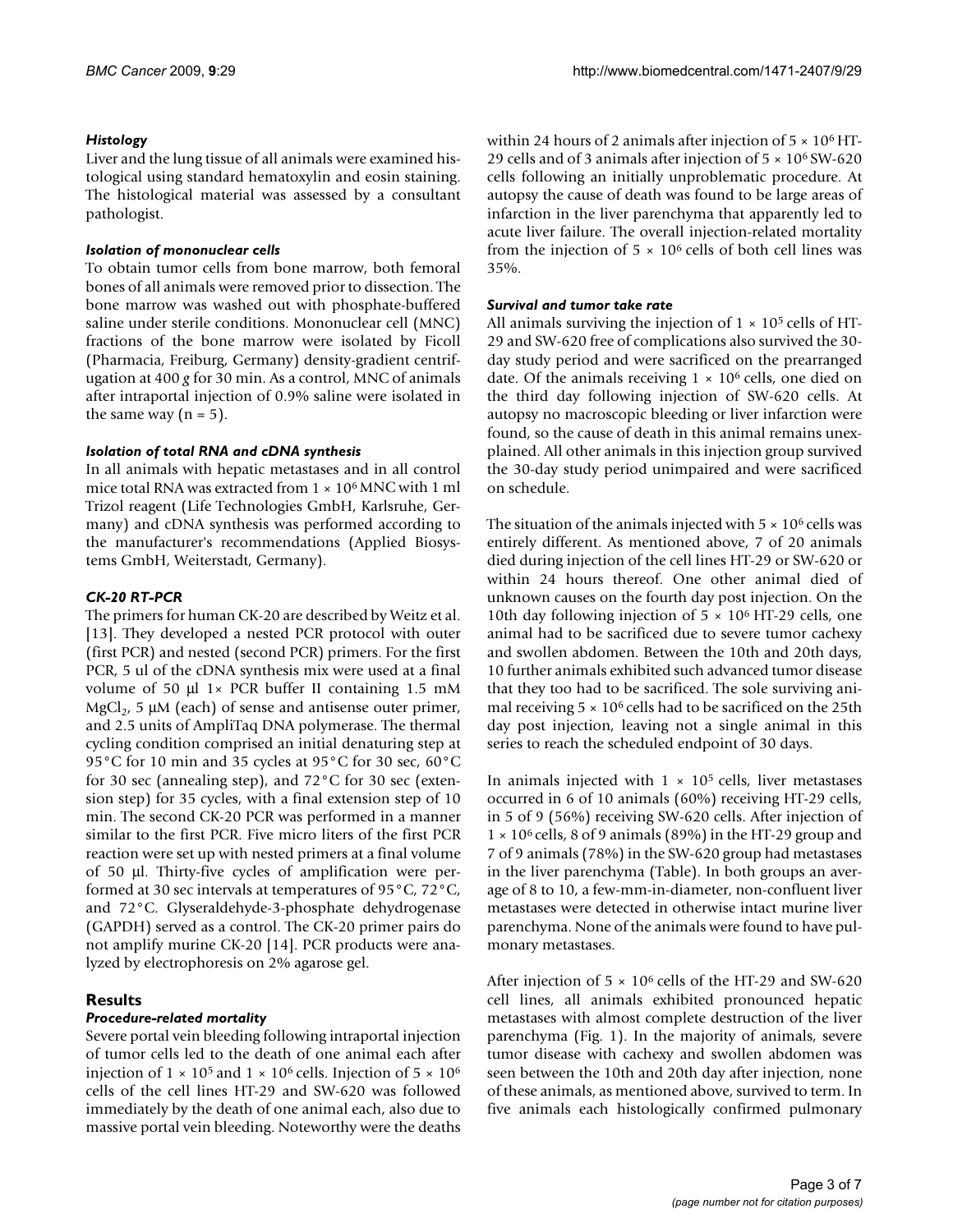

Figure 1

**Complete destruction of the liver parenchyma in a nude mouse on the 20th day after intraportal injection of 5 × 106 cells of the colon carcinoma cell line HT-29**. Magnification: 40×, HE staining.

metastases were found after injection of  $5 \times 10^6$  cells of the HT-29 and SW-620 cell lines.

Twenty-four of the 39 animals (61.5%) with hepatic and/ or pulmonary metastases were positive for CK-20 RT-PCR indicating dissemination of tumor cells in the bone marrow. Thus MRD was demonstrated in slightly less than two thirds of all animals with confirmed metastases after intraportal injection of HT-29 or SW-620 cells. With an increasing number of cells injected intraportally, the number of animals with CK-20 positive bone marrow also increased without reaching statistical differences in fisher's exact test (Fig. 2).

Bone marrow of nude mice was proved for the presence of disseminated tumor cells with a nested CK-20 RT-PCR in a gastric cancer model [14]. The sensitivity of the CK-20 RT-PCR was determined in dilution experiments as previously described [15]. It is possible to detect less than ten CK-20 positive tumor cells within 106 mononuclear cells. The total number of animals investigated, the procedure related mortality, the number with liver metastases, plus the number of animals with RT-PCR-confirmed MRD is shown in the table 1. A false positive signal was demonstrated in one of the non-cancer control animals of this study which is interpreted as a contamination since no CK-20 RT-PCR signals of non-cancer control animals could be detected in a different animal study (data not shown) demonstrating the high specificity of the primer pairs for human CK-20. In all RT-PCR experiments the internal control with murine GAPDH [14] showed a positive signal.

### **Discussion**

A basic sign of unfavorable prognosis in colorectal carcinoma patients who have undergone curative resection is the occurrence of distant metastases, mainly in the liver.



HT-29 cells in immunoincompetent mice **Figure 2** Rate of CK 20 positivity in bone marrow indicating MRD following intraportal injection of different numbers of SW-620 and **Rate of CK 20 positivity in bone marrow indicating MRD following intraportal injection of different numbers of SW-620 and HT-29 cells in immunoincompetent mice**.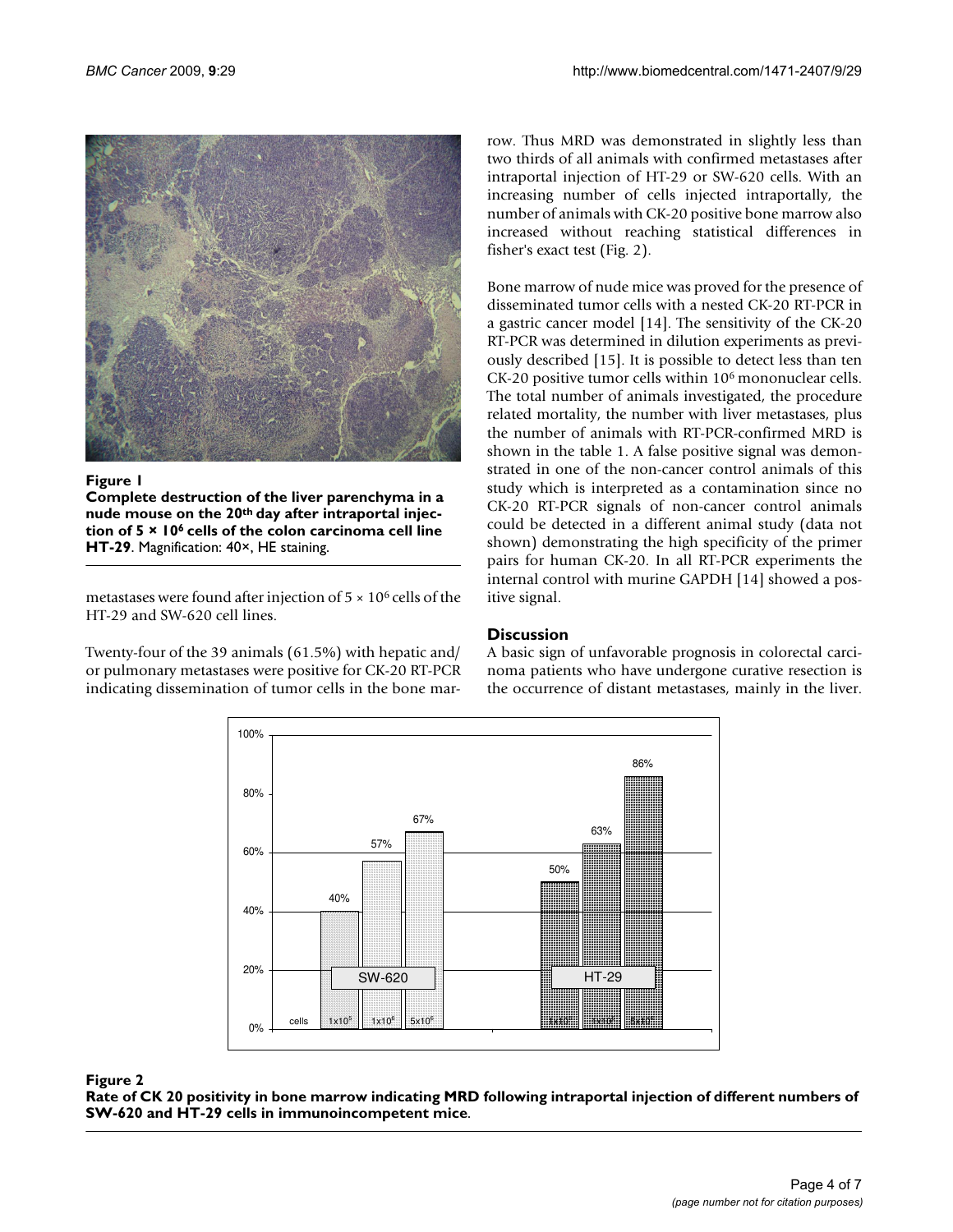| Number of cells | Cell line  | Total number of mice | Procedure related<br>mortality (%) | Total number of mice<br>after injection | Number of mice with<br>liver metastases (%) | Number of mice with<br>cytokeratin positivity in<br>bone marrow (%) |
|-----------------|------------|----------------------|------------------------------------|-----------------------------------------|---------------------------------------------|---------------------------------------------------------------------|
| $1 \times 105$  | $HT - 29$  | $\overline{10}$      | 0%                                 | 10                                      | $60\% (6/10)$                               | 50% (3/6)                                                           |
|                 | $SW - 620$ | $\overline{10}$      | 10%                                | 9                                       | 56% (5/9)                                   | 40% (2/5)                                                           |
| $1 \times 106$  | $HT - 29$  | $\overline{10}$      | 10%                                | 9                                       | 89% (8/9)                                   | 63% (5/8)                                                           |
|                 | $SW - 620$ | 10                   | 0%                                 | 10                                      | 70% (7/10)                                  | 57% (4/7)                                                           |
| $5 \times 106$  | $HT - 29$  | 10                   | 30%                                | 7                                       | $100\% (7/7)$                               | 86% (6/7)                                                           |
|                 | $SW - 620$ | 10                   | 40%                                | 6                                       | $100\% (6/6)$                               | 67% (4/6)                                                           |

**Table 1: Results of all intraportal injections with different cell counts of the colon carcinoma cell lines HT-29 and SW-620.**

Another prognostically unfavorable factor in solid gastrointestinal neoplasm is the presence of so-called minimal residual disease (MRD), which is characterized in part by the dissemination of tumor cells in bone marrow. Disseminated tumor cells are held to be a possible cause of the recurrence of cancer [16,17]. It is therefore essential that animal models of human colorectal carcinomas simulate both hepatic metastases and MRD. The usefulness of such a model would be increased when the results can be reproduced within a relatively brief time period.

Although animal studies based on the orthotopic implantation of human colorectal carcinoma tissue do simulate the occurrence of liver metastases, they are limited by highly variable growth kinetics and the need to prepare tumor material in a s.c. tumor animal model [8,9,18]. The recently described orthotopic microinjection of various human colon carcinoma cell lines in nude mice showed a sufficient metastases rate for individual cell lines, the induction of MRD in this model, however, is unclear, as it is in other reported intraportal, intrasplenic and intrahepatic injection models [19].

Intraportal injection of human colon carcinoma cell lines directly simulates hematogenous tumor extension in patients with colorectal carcinomas. The injection of tumor cells into the spleen with subsequent splenectomy, a technically simpler procedure than direct intraportal injection, does also induce liver metastases reproducibly [20]. Nevertheless we think that intraportal injection of tumor cells mimic the natural metastatic process more closely than intrasplenic injection does even considering that intraportal injection of tumor cells circumvents the early steps in the genesis of metastasis in colorectal carcinoma. Although a rate of 10% portal venous thrombosis following intraportal injection is described [21] we did not observe any thrombotic complication in our series. Nevertheless this model has convincing advantages, since

the metastases develop more rapidly than those in orthotopic xenotransplantation and thus avoid the non-T-cellmediated rejection mechanisms of immunoincompetent animals, which are known to increase with increasing age of the animals [22].

A vital prerequisite for a practical animal model is acceptable perioperative mortality. In the present study this was achieved in part by the use of an operation microscope providing 16-fold magnification of the surgical field, which allowed sufficiently careful insertion of the injection needle into the 1.5 mm-in-diameter vessel lumen of the 16–18 g nude mice. If a 32-gauge needle is used, withdrawal of the injection cannula can lead to massive bleeding which led to the loss of 4 animals in the present study. We were able to control the bleeding by applying cellulose strips. Much more important for perioperative mortality than blood loss, however, was the injection of larger cell counts. Injection of  $5 \times 10^6$  cells of each cell line was followed by 2 and 3 additional deaths within 24 hours after complication-free procedures. Autopsy revealed large, wedge-shaped, partially confluent areas of infarction that apparently led to acute liver failure in the affected animals. These may have resulted from the occlusion of large intraparenchymal liver vessels due to the presence of agglutinated tumor cells.

The injection of larger cell counts  $(5 \times 10^6)$  not only increased the perioperative mortality but also led to higher tumor-related mortality over the 30-day study period. By injecting  $5 \times 10^6$  tumor cells of each of the 2 cell lines we achieved a metastases rate of 100%. Unfortunately, the rapid tumor growth led to such a rapid decline in their general condition that all of the animals had to be sacrificed prematurely. This situation certainly does not simulate a continually developing tumor as a biologically relevant animal model should. The high operation-related and tumor-related mortality associated with the injection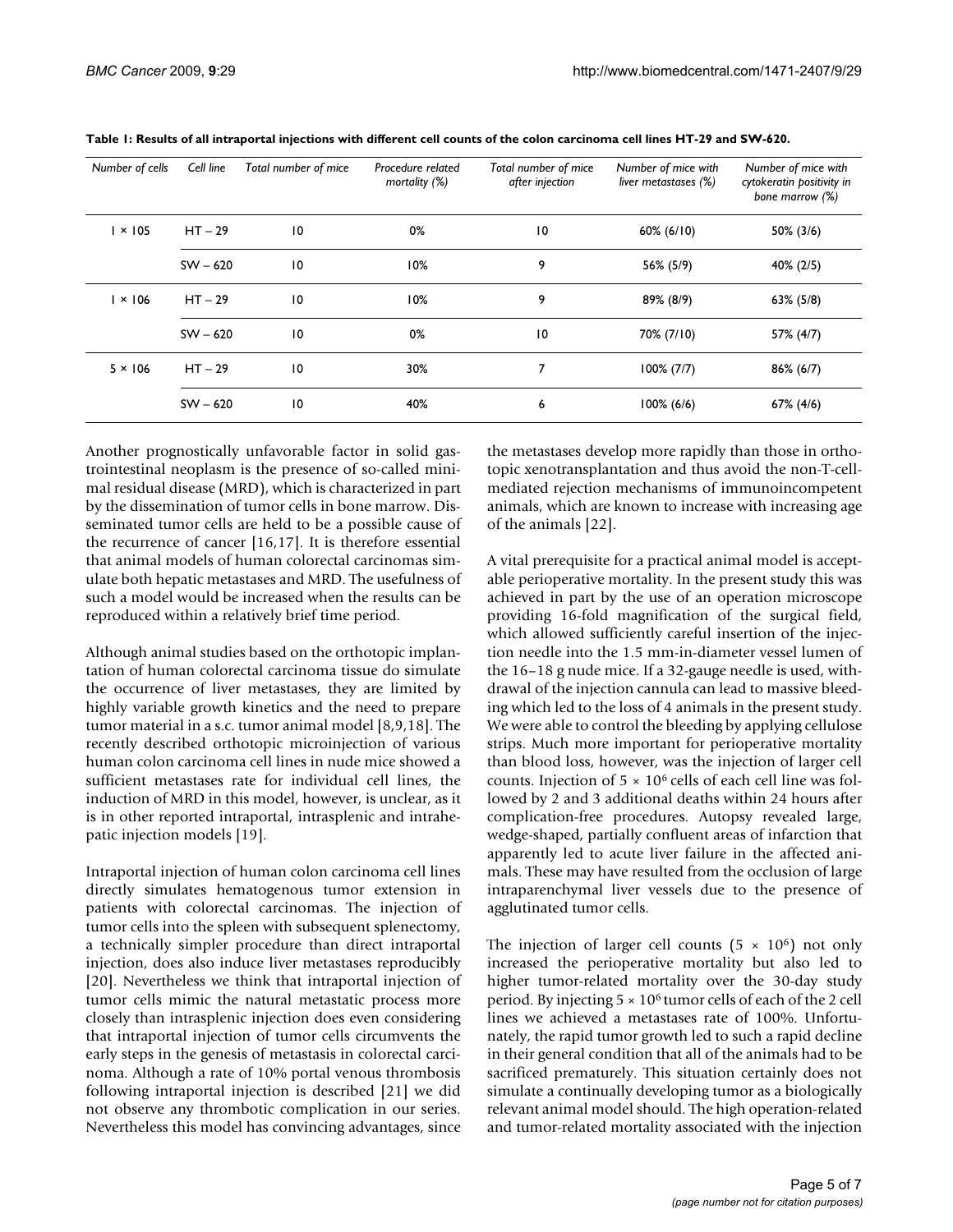of  $5 \times 10^6$  tumor cells indicates that no more than  $1 \times 10^6$ tumor cells should be injected in the intraportal injection model in nude mice.

In solid gastrointestinal neoplasm, the dissemination of tumor cells and/or MRD is regarded as a negative prognostic factor since they may cause tumor recurrence [17,23]. Considering the systemic character of solid tumors [24], MRD is characterized in part by the dissemination of tumor cells in bone marrow. The induction of MRD in an animal model therefore represents a highly promising tool for the development of specific therapeutic approaches.

#### **Conclusion**

In the present study, CK-20-positive cells corresponding to disseminated tumor cells were detected in 24 of 39 animals with metastases following intraportal injection of tumor cells, representing a relative frequency of 61.5% of all animals irrespective of the injected cell counts. In the group injected with  $1 \times 10^6$  tumor cells, MRD was found in about 60% of all animals with evident metastases. This tumor animal model therefore does simulate the induction of systemic tumor disease in animals with metastases. The fact that the differences in the rate of MRD following intraportal injection of different numbers of tumor cells did not reach statistical significance is due to the small number of animals investigated. But the trend is evident. The MRD rate in the present tumor animal model accords with that reported by another work group, which investigated MRD in a nude mouse model after orthotopic implantation of a high-grade malignant gastric carcinoma cell line [14].

Injection of human colon cancer cell lines in immunoincompetent nude mice led to reproducible hepatic metastases within a relatively short time period. The systemic character of the malignant disease induced by the tumor cell injection was confirmed for the first time by the demonstration of disseminated tumor cells in bone marrow. The present model is therefore well suited for the testing and establishing of tumor-specific therapeutic approaches.

#### **Competing interests**

The authors declare that they have no competing interests.

#### **Authors' contributions**

AT was responsible for all animal related procedures including the intraportal injection, participated in histological diagnosis and drafted the manuscript. CO was responsible for the molecular biological studies and participated in the preparation of the manuscript. MB participated in the animal studies and the surveillance of operated mice. BI established parts of the molecular biological studies and participated in data analysis. SG was responsible for the assessment of the histological material. MG participated in the animal studies and the surveillance of operated mice. DM conceived of the intraportal injection model and was involved in establishing microsurgical techniques. MF participated in the preparation of the manuscript. CTG and AMWG participated in the design of the study and its coordination. All authors read and approved the final manuscript.

#### **Acknowledgements**

The authors thank S. Mueller and A. Trumpfheller for expert technical help.

#### **References**

- 1. Jemal A, Siegel R, Ward E, Murray T, Xu J, Smigal C, Thun MJ: **[Cancer](http://www.ncbi.nlm.nih.gov/entrez/query.fcgi?cmd=Retrieve&db=PubMed&dopt=Abstract&list_uids=16514137) [Statistics, 2006.](http://www.ncbi.nlm.nih.gov/entrez/query.fcgi?cmd=Retrieve&db=PubMed&dopt=Abstract&list_uids=16514137)** *CA Cancer J Clin* 2006, **56(2):**106-130.
- 2. Lorenz M, Staib-Sebler E, Hochmuth K, Heinrich S, Gog C, Vetter G, Encke A, Muller HH: **[Surgical Resection of Liver Metastases of](http://www.ncbi.nlm.nih.gov/entrez/query.fcgi?cmd=Retrieve&db=PubMed&dopt=Abstract&list_uids=11049042) [Colorectal Carcinoma: Short and Long-Term Results.](http://www.ncbi.nlm.nih.gov/entrez/query.fcgi?cmd=Retrieve&db=PubMed&dopt=Abstract&list_uids=11049042)** *Semin Oncol* 2000, **27(5 Suppl 10):**112-119.
- 3. Feezor RJ, Copeland EM III, Hochwald SN: **[Significance of](http://www.ncbi.nlm.nih.gov/entrez/query.fcgi?cmd=Retrieve&db=PubMed&dopt=Abstract&list_uids=12464585) [Micrometastases in Colorectal Cancer.](http://www.ncbi.nlm.nih.gov/entrez/query.fcgi?cmd=Retrieve&db=PubMed&dopt=Abstract&list_uids=12464585)** *Ann Surg Oncol* 2002, **9(10):**944-953.
- 4. Wang JY, Wu CH, Lu CY, Hsieh JS, Wu DC, Huang SY, Lin SR: **Molecular Detection of Circulating Tumor Cells in the Peripheral Blood of Patients With Colorectal Cancer Using RT-PCR: Significance of the Prediction of Postoperative Metastasis.** *World J Surg* 2006, **6:**1007-1013.
- 5. Husemann Y, Geigl JB, Schubert F, Musiani P, Meyer M, Burghart E, Forni G, Eils R, Fehm T, Riethmuller G, Klein CA: **Systemic Spread Is an Early Step in Breast Cancer.** *Cancer Cell* 2008, **1:**58-68.
- 6. Cunningham D, Humblet Y, Siena S, Khayat D, Bleiberg H, Santoro A, Bets D, Mueser M, Harstrick A, Verslype C, Chau I, Van Cutsem E: **Cetuximab Monotherapy and Cetuximab Plus Irinotecan in Irinotecan-Refractory Metastatic Colorectal Cancer.** *N Engl J Med* 2004, **4:**337-345.
- 7. Hurwitz H, Fehrenbacher L, Novotny W, Cartwright T, Hainsworth J, Heim W, Berlin J, Baron A, Griffing S, Holmgren E, Ferrara N, Fyfe G, Rogers B, Ross R, Kabbinavar F: **Bevacizumab Plus Irinotecan, Fluorouracil, and Leucovorin for Metastatic Colorectal Cancer.** *N Engl J Med* 2004, **23:**2335-2342.
- 8. Hoffman RM: **Orthotopic Metastatic Mouse Models for Anticancer Drug Discovery and Evaluation: a Bridge to the Clinic.** *Invest New Drugs* 1999, **4:**343-359.
- 9. Flatmark K, Maelandsmo GM, Martinsen M, Rasmussen H, Fodstad O: **Twelve Colorectal Cancer Cell Lines Exhibit Highly Variable Growth and Metastatic Capacities in an Orthotopic Model in Nude Mice.** *Eur J Cancer* 2004, **10:**1593-1598.
- 10. Li ZY, Ni S, Yang X, Kiviat N, Lieber A: **Xenograft Models for Liver Metastasis: Relationship Between Tumor Morphology** and Adenovirus Vector Transduction. **5:**650-657.
- 11. Kollmar O, Schilling MK, Menger MD: **Experimental Liver Metastasis: Standards for Local Cell Implantation to Study Isolated Tumor Growth in Mice.** *Clin Exp Metastasis* 2004, **5:**453-460.
- 12. Bouvet M, Tsuji K, Yang M, Jiang P, Moossa AR, Hoffman RM: **In Vivo Color-Coded Imaging of the Interaction of Colon Cancer Cells and Splenocytes in the Formation of Liver Metastases.** *Cancer Res* 2006, **23:**11293-11297.
- 13. Weitz J, Kienle P, Lacroix J, Willeke F, Benner A, Lehnert T, Herfarth C, von Knebel DM: **[Dissemination of Tumor Cells in Patients](http://www.ncbi.nlm.nih.gov/entrez/query.fcgi?cmd=Retrieve&db=PubMed&dopt=Abstract&list_uids=9516921) [Undergoing Surgery for Colorectal Cancer.](http://www.ncbi.nlm.nih.gov/entrez/query.fcgi?cmd=Retrieve&db=PubMed&dopt=Abstract&list_uids=9516921)** *Clin Cancer Res* 1998, **4(2):**343-348.
- 14. Illert B, Otto C, Braendlein S, Thiede A, Timmermann W: **Optimization of a Metastasizing Human Gastric Cancer Model in Nude Mice.** *Microsurgery* 2003, **5:**508-512.
- 15. Illert B, Otto C, Vollmers HP, Hensel F, Thiede A, Timmermann W: **[Human Antibody SC-1 Reduces Disseminated Tumor Cells](http://www.ncbi.nlm.nih.gov/entrez/query.fcgi?cmd=Retrieve&db=PubMed&dopt=Abstract&list_uids=15756455) [in Nude Mice With Human Gastric Cancer.](http://www.ncbi.nlm.nih.gov/entrez/query.fcgi?cmd=Retrieve&db=PubMed&dopt=Abstract&list_uids=15756455)** *Oncol Rep* 2005, **13(4):**765-770.